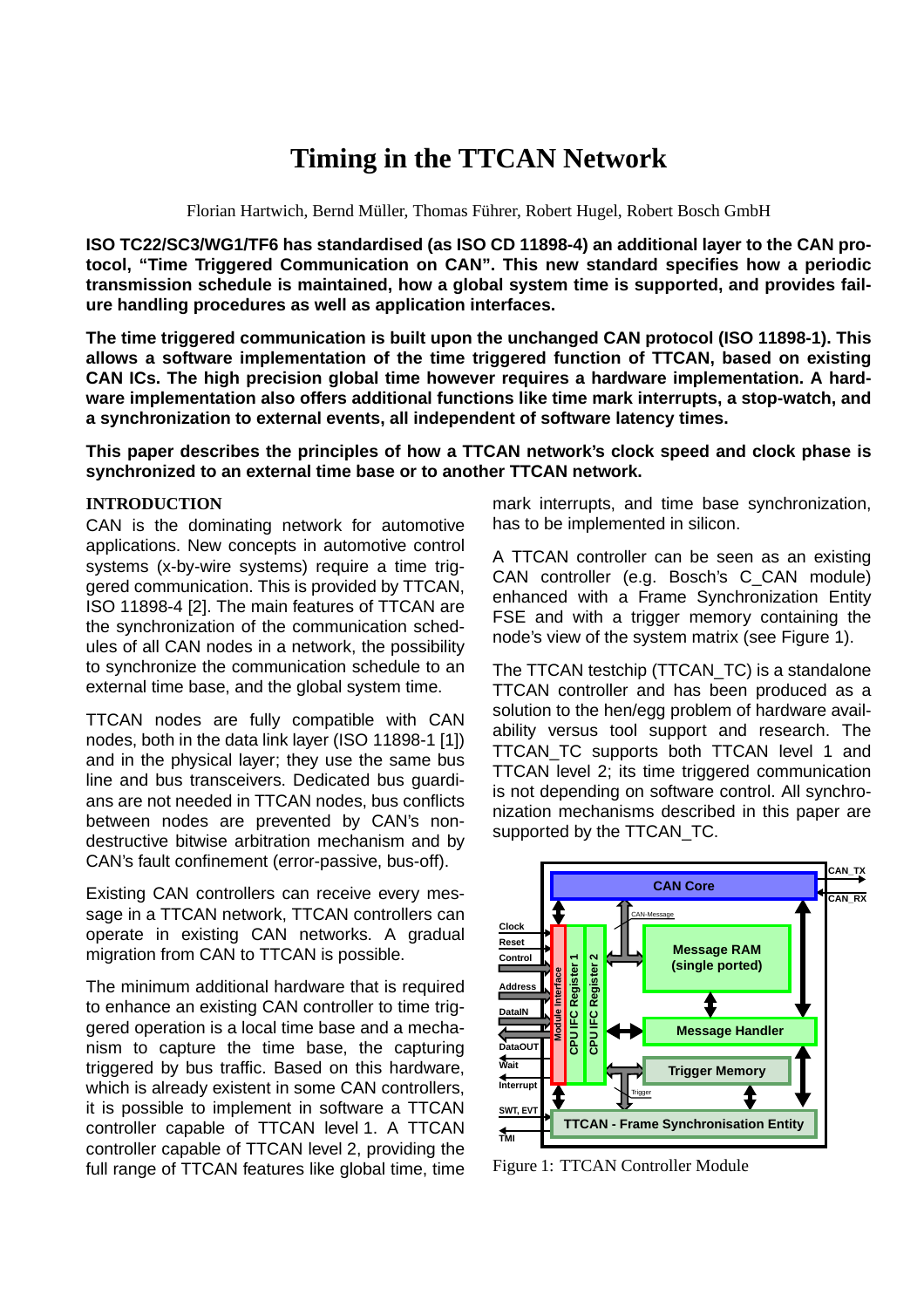#### **1 Time Bases of the TTCAN Protocol**

**Local\_Time**



Figure 2: Local Time

Each node has its own time base, Local\_Time, which is a counter that is incremented each Network Time Unit NTU. The length of the NTU is defined by the TTCAN network configuration, it is the same for all nodes. It is generated locally, based on the local system clock period  $t_{sys}$  and the local Time Unit Ratio TUR, NTU =  $\tau$ UR $\bullet$  t<sub>sys</sub>. Different system clocks in the nodes require different (non-integer) TUR values.

In TTCAN level 1, TUR is a constant and Local Time is a 16 bit integer value, incremented once each NTU. The NTU is the CAN bit time.

In TTCAN level 2, Local Time consists of a 16 bit integer value extended by a fractional part of N (at least three) bit. Local Time is incremented  $2^N$ times each NTU, providing a higher time resolution than in level 1. TUR is a non-integer value and may be adapted to compensate clock drift or to synchronize to an external time base.

#### **Cycle\_Time**

In the TTCAN network, the synchronization of the nodes is maintained by so-called Reference Messages that are transmitted periodically by a specific node, the time master. The Reference Message is a CAN data frame, characterized by its identifier. Valid Reference Messages are recognized synchronously (disregarding signal propagation time) by all nodes. Each valid Reference Message starts a new basic cycle and causes a reset of each node's Cycle\_Time.

The value of Local\_Time is captured as Sync\_ Mark at the start of frame (SOF) bit of each message. When a message is recognized as a valid Reference Message, this message's Sync\_Mark becomes the new Ref\_Mark; Cycle\_Time is the actual difference between Local\_Time and Ref\_ Mark, restarting at the beginning of each basic cycle when Ref\_Mark is reloaded.



Figure 3: Cycle Time

Even in a software implementation of TTCAN, the capturing of Local\_Time into Sync\_Mark at each SOF must be done in hardware (see Figure 2). ISO 11898-1 [1] specifies the necessary hardware interface as an optional feature, it is already implemented in some CAN controllers.

#### **Global\_Time**

There are two levels of implementation in TTCAN, level 1 and level 2. In TTCAN level 1, the common time base is the Cycle\_Time which is restarted at the beginning of each basic cycle and is based on each node's Local\_Time. In TTCAN level 2, there is additionally the Global\_Time which is a continuous value for the whole network and is the reference for the calibration of all local time bases.

The time master captures its view of Global\_Time at each Sync\_Mark and transmits that value in the Reference Message, as Master\_Ref\_Mark. For all nodes, Global Time is the sum of their Local Time and their Local\_Offset, Local\_Offset being the difference between their Ref\_Mark in Local\_ Time and the Master Ref Mark in Global Time, received (or transmitted) as part of the Reference Message. The Local\_Offset of the current time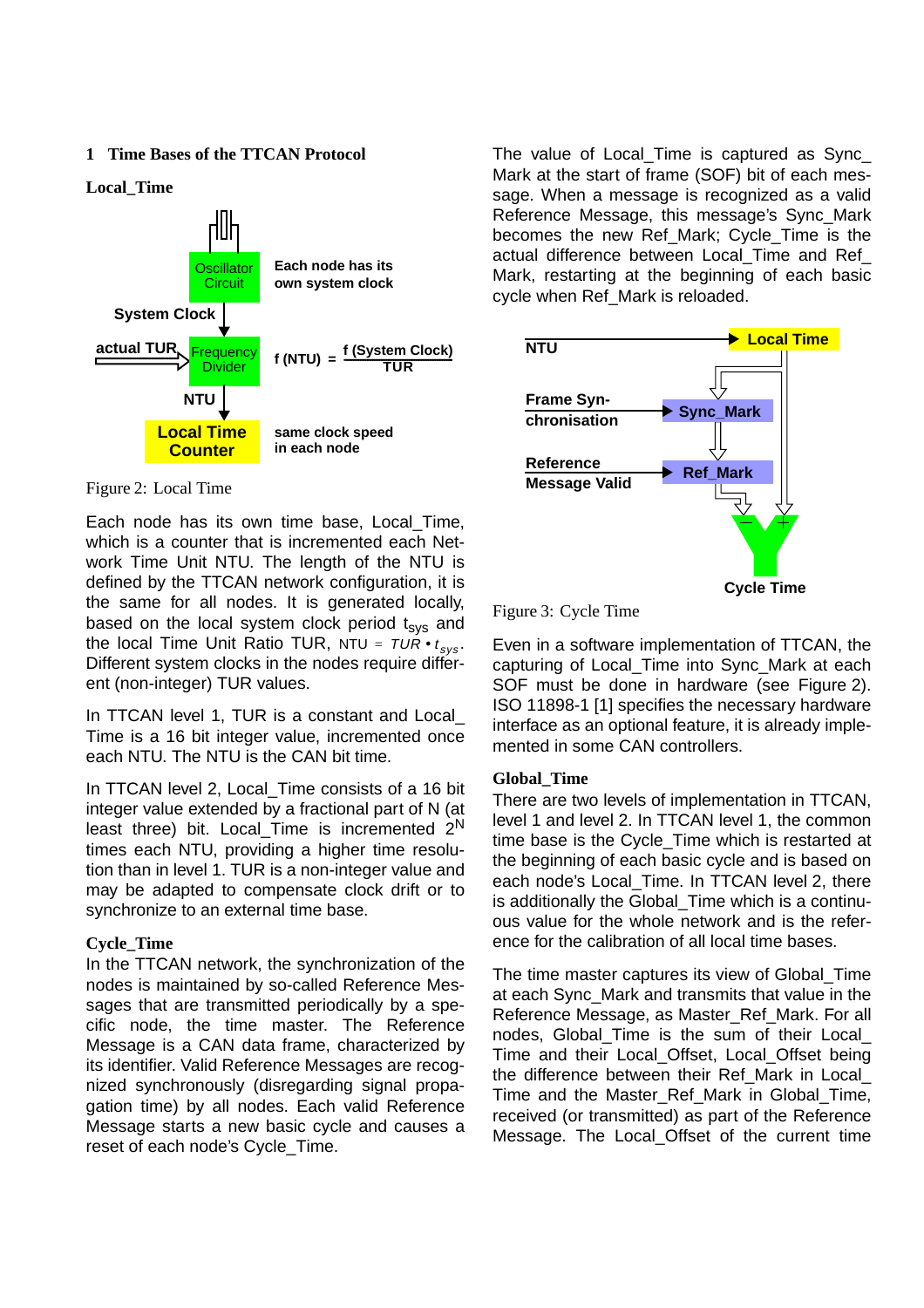master is zero if no other node has been the current time master since network initialization.



Figure 4: Global Time

The phase drift between Local Time and Global Time is compensated at each received Reference Message by updating Local\_Offset.

Changes in Local\_Offset show differences in the local node's NTU and the actual time master's NTU. The actual clock speed difference is calculated by dividing the differences between two consecutive Master Ref Marks (measured in global NTUs) and two consecutive Ref Marks (measured in local NTUs). The clock speed drift is compensated by adapting the prescaler (TUR) that generates the local NTU from the local system clock (see [Figure 5](#page-2-0)).

The factor df by which the local NTU has to be adjusted is calculated according to the formula:



$$
TUR = df \bullet TUR_{previous}
$$

The calibration process is on hold when the node is not synchronized to the system, it is (re-)started when it (re-)gains synchronization. The necessary accuracy of the calibration is defined by the system's requirement, a plausibility check for the value of df ensures that the length of the NTU remains in a predefined range.

This calibration, together with the higher resolution for the NTU, provides a high precision time base.



<span id="page-2-0"></span>Figure 5: Drift Compensation

After initialisation, before synchronizing to the network, each node sees its own Local\_Time as Global Time, the Local Offset is zero. The actual time master establishes its own Global\_Time as the network's Global\_Time by transmitting its own Global\_Sync\_Marks in the Reference Message, as Master Ref Marks. When a backup time master becomes the actual time master, it keeps its Local Offset value constant, avoiding a discontinuity of Global\_Time.



<span id="page-2-1"></span>Figure 6: Global Time Phase Adjustment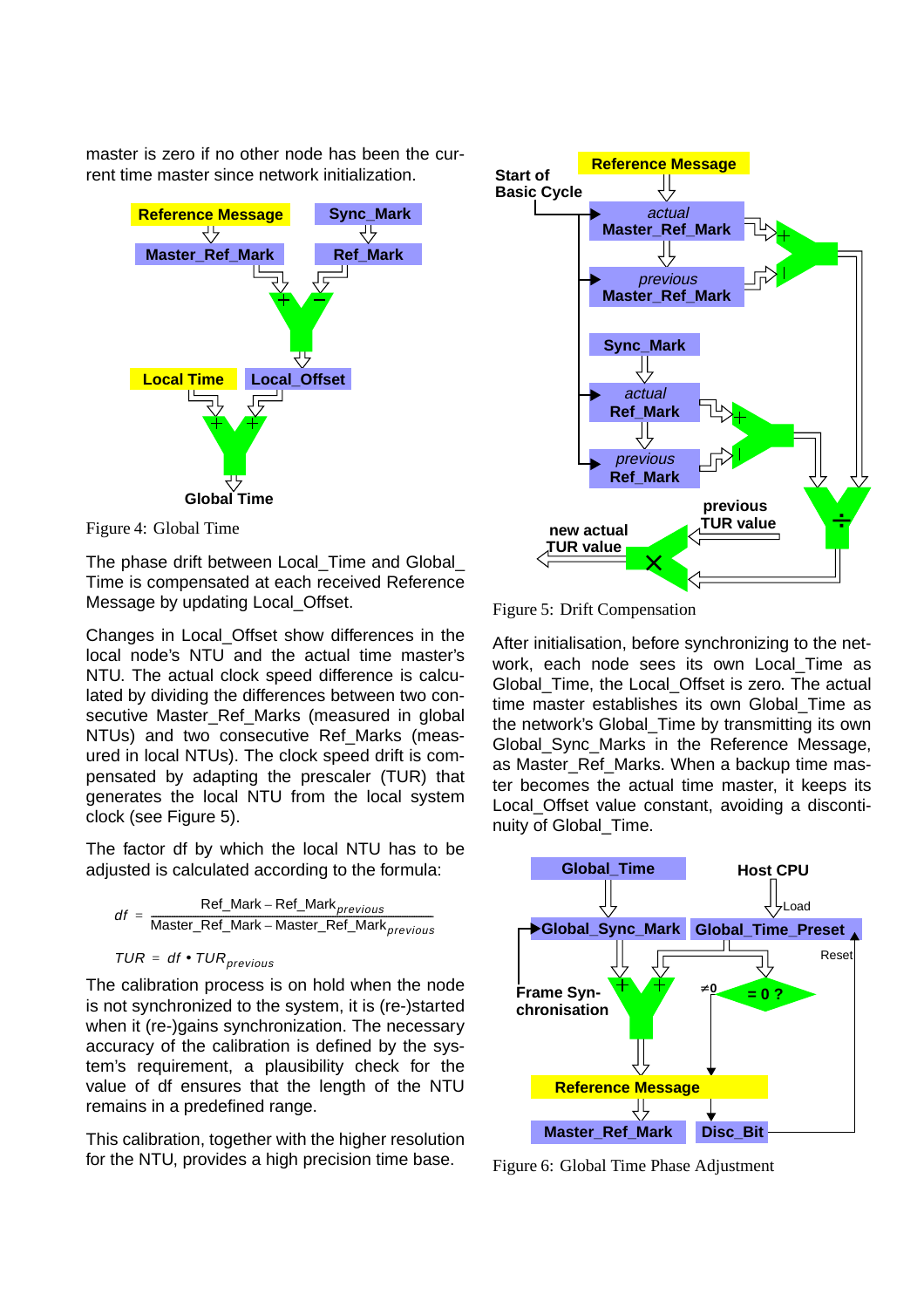## **2 Synchronizing the Global\_Time**

When the TTCAN communication is initialized, the actual time master may adjust the phase of Global Time by adding an offset (Global Time Preset, see [Figure 6\)](#page-2-1) to the transmitted Master\_ Ref\_Mark value, e.g. to synchronize to an external clock. Any such intended discontinuity of Global\_ Time is signalled in the Reference Message, by setting the Disc\_Bit. Reference Messages with a set Disc\_Bit are not used for clock calibration.

The actual time master may adjust the speed of Global Time by adjusting its TUR value, the other nodes in the TTCAN network will calibrate their own clocks as shown in [Figure 5](#page-2-0).

The external time base used for the synchronization of Global\_Time may be a reference clock like GPS or the Global Time monitored in another TTCAN network.

## **3 Synchronizing the Cycle\_Time**

TTCAN has the option to synchronize the communication schedule to specific events in the time masters' nodes. When the communication is to be synchronized, the cyclic message transfer is discontinued after the end of a basic cycle and a time gap may appear between the end of that basic cycle and the beginning of the next, event synchronized basic cycle. The current time master announces the time gap by setting the Next\_is\_ Gap bit in the Reference Message. The time gap ends as soon as the current time master or one of the potential time masters sends a Reference Message to start the following basic cycle of the matrix cycle. The transmission of the Reference Message will be triggered by the occurrence of a specific event or after a maximum waiting time.

# **Time Schedule Organizer – TSO**

This block is a state machine that maintains the message schedule inside a basic cycle. The TSO gets its view of the message schedule from an array of time triggers in the trigger memory. Each time trigger has a time mark that defines at which Cycle Time the trigger becomes active.

A Tx Trigger specifies when a specific message shall be transmitted.

An Rx\_Trigger specifies when the reception of a specific message shall be checked.

# **Cycle Time**



Figure 7: Time Trigger

A Tx\_Ref\_Trigger(\_Gap) triggers the transmission of a Reference Message, it finishes the current basic cycle and starts a new cycle. Ref\_Triggers are used by potential time masters only.

A Watch Trigger( Gap) has a Time Mark with a higher value than the Tx Ref Trigger( Gap) and checks if the time since the last valid Reference Message has been too long.

When in the last Reference Message the Next\_is\_ Gap bit was set, the TSO ignores Tx\_Ref\_Trigger and Watch\_Trigger, it uses Tx\_Ref\_Trigger\_Gap and Watch Trigger Gap instead. In all other cases, Tx Ref Trigger and Watch Trigger are used, Tx\_Ref\_Trigger\_Gap and Watch\_Trigger\_ Gap are ignored.

The maximum time allowed for a time gap is the difference Tx\_Ref\_Trigger\_Gap - Tx\_Ref\_Trigger.

# **Host controlled Synchronisation**

[Figure 8](#page-4-0) shows an example how the host application of the time master can synchronize the TTCAN network's Cycle\_Time. First the host request the time master to transmit a Reference Message with the Next is Gap bit set. The time gap starts when the basic cycle started by that reference Message is finished. The message schedule is restarted when the host triggers the next Reference Message. If the host fails to trigger the Reference Message within a specified time, the TSO itself triggers the Reference Message when its Cycle\_Time reaches Tx\_Ref\_Trigger\_Gap.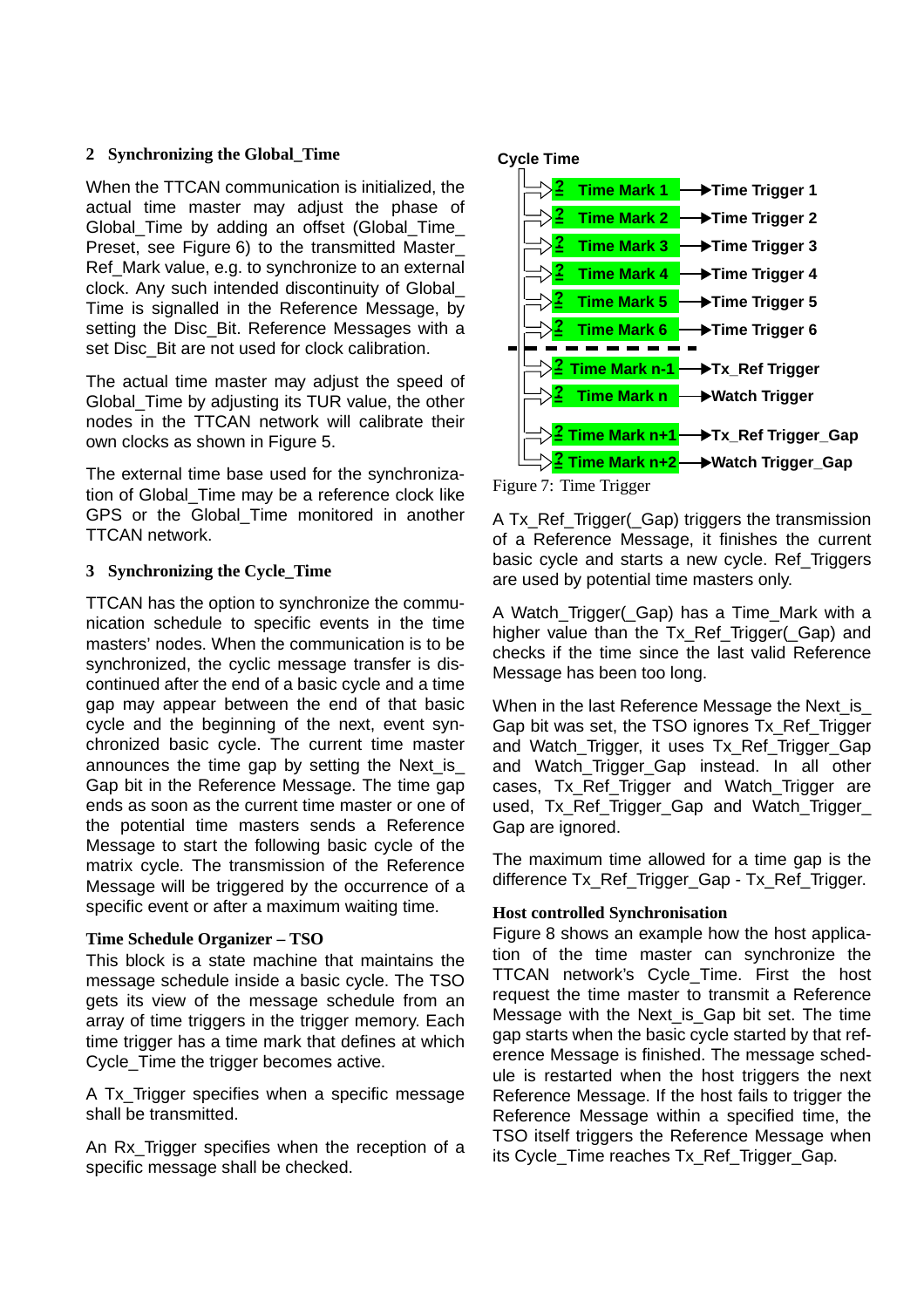

<span id="page-4-0"></span>Figure 8: Host Synchronization of Cycle Time Phase

#### **Automatic Synchronization**

The implementation of TTCAN in hardware allows to implement some additional features (not required by TTCAN protocol) that cannot be provided in software.

An Event Trigger input (EVT, see [Figure 1](#page-0-0)) can be used to trigger Reference Messages. In this mode, the time master transmits each Reference Message with Next is Gap bit set. The input level at the time master's EVT pin controls the time gap: When EVT is high at the end of a basic cycle, a time gap is started. The Reference Message to end the time gap is triggered at the next falling edge of EVT (see [Figure 9](#page-4-1)). If the falling edge does not occur within a specified time, the TSO itself triggers the Reference Message when its Cycle\_Time reaches Tx\_Ref\_Trigger\_Gap.

No time gap is started when EVT is low at the end of a basic cycle; only falling edges that occur during a time gap can trigger a Reference Message.



<span id="page-4-1"></span>Figure 9: Automatic Synchronization of Cycle Time Phase

#### **4 Time Measurement in TTCAN**

In TTCAN level 1, there are two time bases, the Local Time and the Cycle Time. In level 2, there is additionally Global Time. The host application has read access to all time bases, it can store the actual time value read at specific events, e.g. controlled by an interrupt service routine.

A hardware implementation of TTCAN permits some features that are not possible in a software implementation, like bus-time-based interrupts, a stop-watch function, and the event trigger EVT.

#### **Time Mark Interrupt**

Local\_Time, Cycle\_Time, and Global\_Time can be compared to a time mark interrupt register. When the selected time value matches the register value, an interrupt is generated. This event may trigger the CPU's interrupt line or may be directly connected to an output port (TMI, see [Figure 1\)](#page-0-0). The TMI output(s) can be used to synchronize the application to the TTCAN's Cycle\_ Time or Global\_Time.

#### **Stop-Watch**

An input port (SWT, see Figure 1) may be used to trigger the capturing of Local\_Time, Cycle\_Time,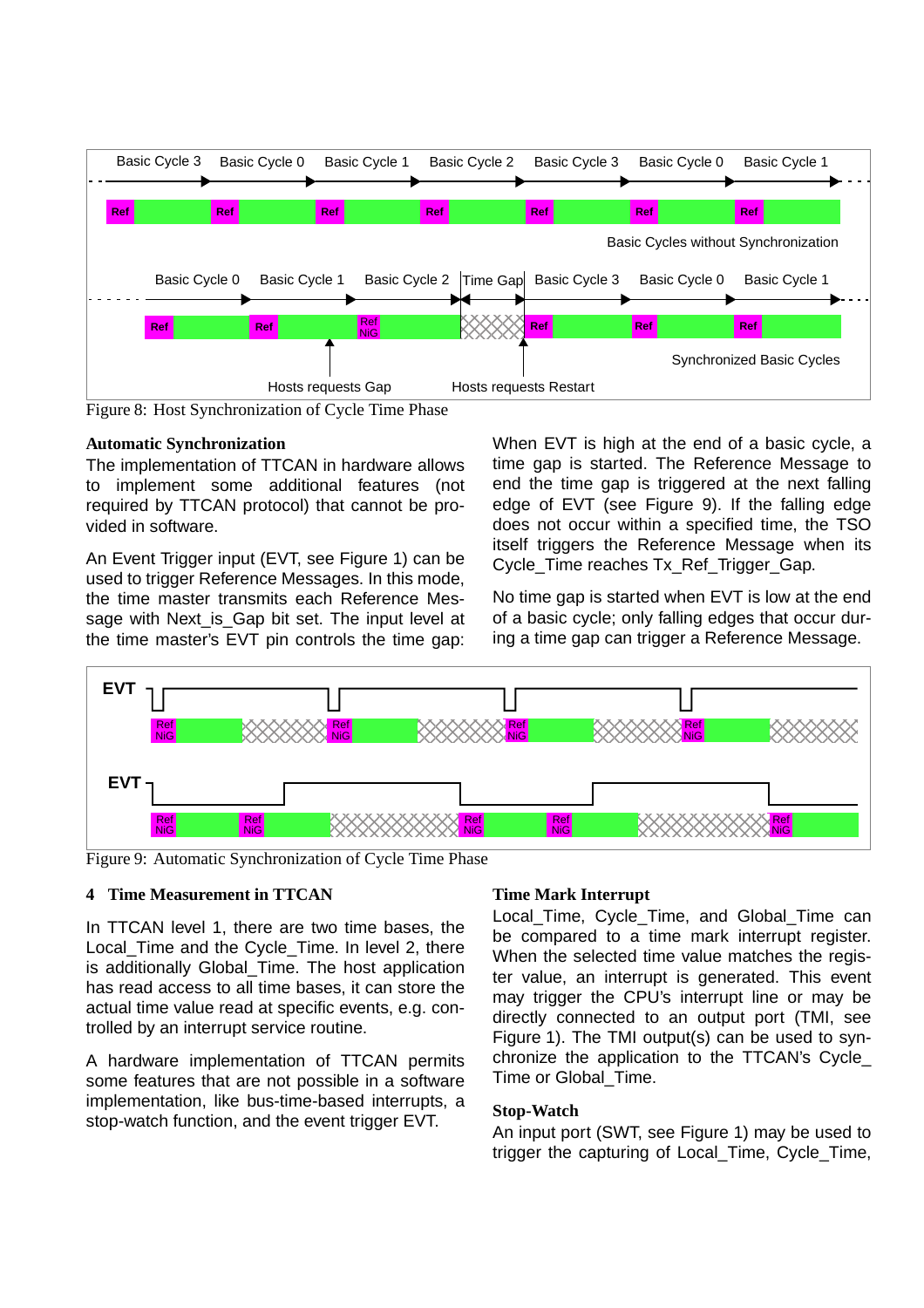or Global\_Time to a stop-watch register. Once it has been triggered, the stop-watch register remains unchanged until the host CPU has read its contents and has enabled the next triggering. This allows the clocking of events in a TTCAN network time base without interrupt response time iitter and without CPU load.

#### **5 Synchronization of several TTCAN Networks**

Time mark interrupt, stop-watch, and event trigger can be used for the synchronization between application and TTCAN network as well as for the synchronization between different TTCAN networks.



<span id="page-5-0"></span>Figure10:Basic Cycle Phase Measurement

When a node is connected to more than one TTCAN network, e.g. as a gateway node with two TTCAN controllers, it can measure the differences in the clock speed and in the phases of Cycle\_ Time and Global Time by connecting the time mark interrupt output (TMI) of one TTCAN controller to the stop-watch input (SWT) of the other TTCAN controller (see [Figure 10](#page-5-0)). The difference between the time mark interrupt register in the TTCAN controller connected to TTCAN network 1 and the stop-watch register in the TTCAN controller connected to TTCAN network 2 shows the phase shift between the two communication schedules.

When this TTCAN node is time master in one of the networks, it can synchronize the two communication schedules by triggering the time master's EVT input with the TMI output of the other TTCAN controller (see [Figure 11\)](#page-5-1).



<span id="page-5-1"></span>Figure11:Communication Schedule Synchronization

It is not necessary that both TTCAN networks operate with the same basic cycle length; they may use different cycle lengths and may operate on different CAN bit times.

A time master can adjust the network's clock speed by modifying its actual TUR value. [Figure](#page-5-2) [12](#page-5-2) shows an example where the node is time master in network 2 and calibrates its clock to the same speed as the NTU in network 1. In TTCAN level 2, the other nodes in the same network will automatically synchronize their local clock speeds to the time master's clock speed. In TTCAN level 1, there is no automatic clock speed synchronization.



<span id="page-5-2"></span>Figure12:Clock Synchronization of TTCAN Networks

When a node is time master in one of the TTCAN networks, it can adjust clock speed and clock phase of that network until the synchronization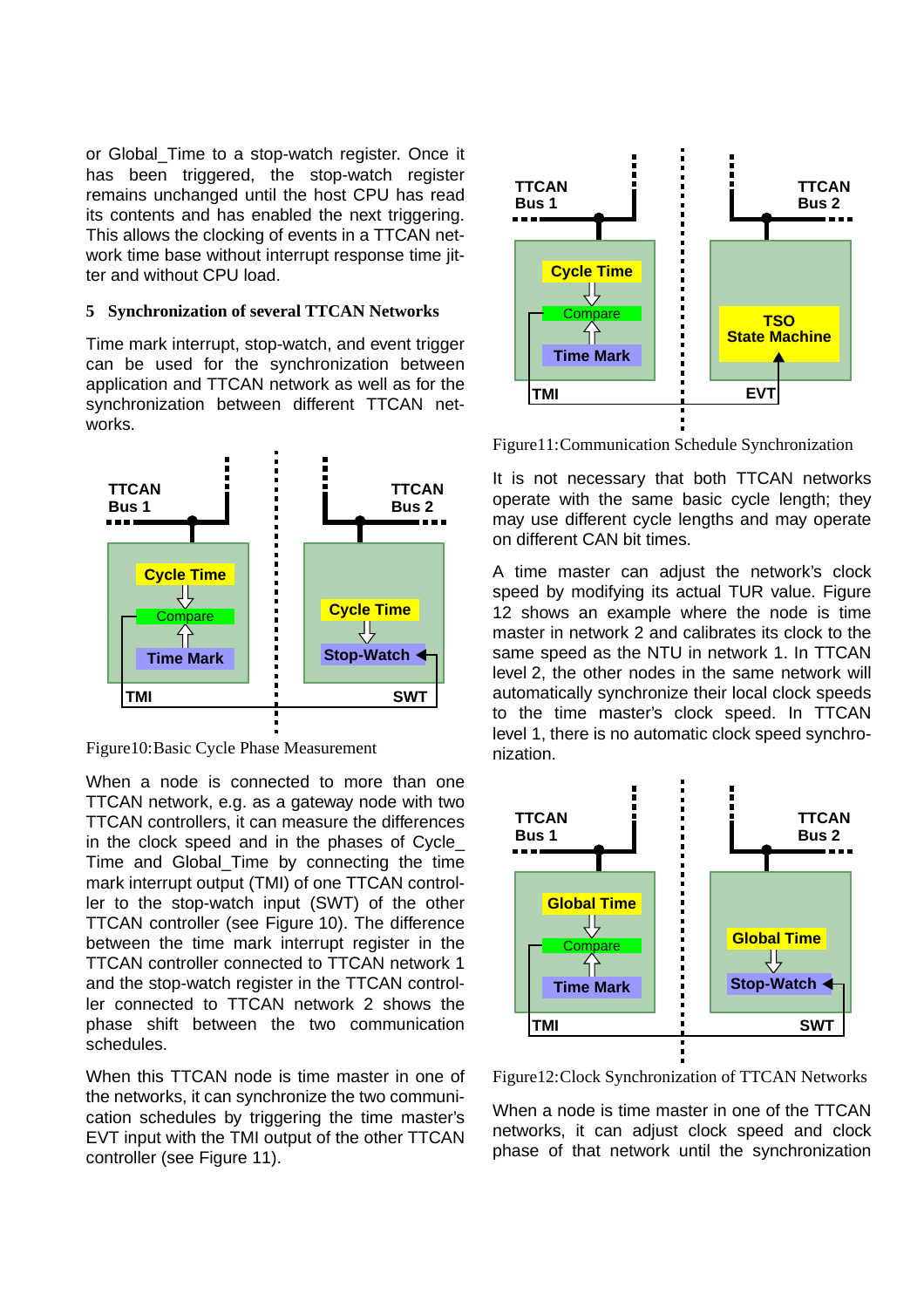with the other network is achieved. When the gateway node is not time master, it transmits the results of the measurements to the time master that will perform the synchronization.

Any number of TTCAN networks that are connected by (a chain of) gateway nodes can be synchronized that way, providing a common Global\_ Time for the combined fault tolerant system [\[3\].](#page-6-3)

## **6 Conclusion**

The TTCAN protocol provides several synchronization features, not only the calibration of the clock speed inside the TTCAN network, but also synchronization between application and TTCAN network and synchronization between different TTCAN networks.

The implementation of the full range of TTCAN features, including the global time and clock calibration, requires a dedicated TTCAN controller in hardware. An implementation of TTCAN in software (level 1 only) based on an ISO 11898-1 CAN controller cannot provide the additional synchronization interfaces like TMI, SWT, and EVT.

This paper shows some examples of how the synchronization interfaces of a TTCAN controller implemented in hardware can be used to synchonize communication cycles, Global\_Time, and clock speeds between two TTCAN networks.

In parallel to the ISO standardization process, Bosch has implemented the TTCAN protocol (level 1 and level 2) into a CAN IP module [\[4\]](#page-6-2) that performs all protocol functions in logic, not depending on software control and that provides time mark interrupts, a stop-watch, and an event trigger input. The module, synthesized into FPGAs, was used for research applications in support of the standardization.

The TTCAN IP module has also been implemented in silicon for evaluation purposes. The IC is available as samples in PLCC44 package and is called TTCAN\_TC, the TTCAN testchip.

The TTCAN\_TC supports both TTCAN level 1 and TTCAN level 2, its package is pin-compatible to existing standalone CAN controllers (Intel 82527 / Bosch CC770). It is currently used in the design of the first TTCAN network planning and analysis tools.

# **References**

- <span id="page-6-1"></span>1. ISO/DIS 11898-1; Road vehicles – Controller area network (CAN) – Part 1: Controller area network data link layer and medium access control.
- <span id="page-6-0"></span>2. ISO/CD 11898-4; Road vehicles – Controller area network (CAN) – Part 4: Time triggered communication.
- <span id="page-6-3"></span>3. Fault Tolerant TTCAN Networks; B. Müller, T. Führer, F. Hartwich, R. Hugel, H. Weiler, Robert Bosch GmbH; Proceedings 8<sup>th</sup> International CAN Conference; 2002; Las Vegas.

\_\_\_\_\_\_\_\_\_\_\_\_\_\_\_\_\_\_\_\_\_\_\_\_\_\_\_\_\_\_\_\_\_\_\_\_\_\_\_

\_\_\_\_\_\_\_\_\_\_\_\_\_\_\_\_\_\_\_\_\_\_\_\_\_\_\_\_\_\_\_\_\_\_\_\_\_\_\_

\_\_\_\_\_\_\_\_\_\_\_\_\_\_\_\_\_\_\_\_\_\_\_\_\_\_\_\_\_\_\_\_\_\_\_\_\_\_\_

\_\_\_\_\_\_\_\_\_\_\_\_\_\_\_\_\_\_\_\_\_\_\_\_\_\_\_\_\_\_\_\_\_\_\_\_\_\_\_

<span id="page-6-2"></span>4. TTCAN User's Manual; Robert Bosch GmbH; 2001; http://www.can.bosch.com/docu/Users\_Manual\_ TTCAN.pdf.

#### **Contact**

Florian Hartwich Robert Bosch GmbH, AE/EIS P.O.Box 13 42 72703 Reutlingen Germany Phone: +49 7121 35-2594 Fax: +49 7121 35-1746 E-mail: Florian.Hartwich@de.bosch.com

Thomas Führer Robert Bosch GmbH, FV/FLI P.O.Box 10 60 50 70049 Stuttgart **Germany** Phone: +49 711 811-7597 Fax: +49 711 811-7136 E-mail: Thomas-Peter.Fuehrer@de.bosch.com

Dr. Bernd Müller Robert Bosch GmbH, FV/FLI P.O.Box 10 60 50 70049 Stuttgart **Germany** Phone: +49 711 811-7053 Fax: +49 711 811-7136 Mail: Mueller.Bernd@de.bosch.com

#### Robert Hugel

Robert Bosch GmbH, FV/SLN P.O. Box 30 02 40 70442 Stuttgart Germany Tel: +49 711 811 8517 Fax: +49 711 811 1052 E-mail: Robert.Hugel@de.bosch.com

#### **Additional Sources**

http://www.can.bosch.com/content/TT\_CAN.html